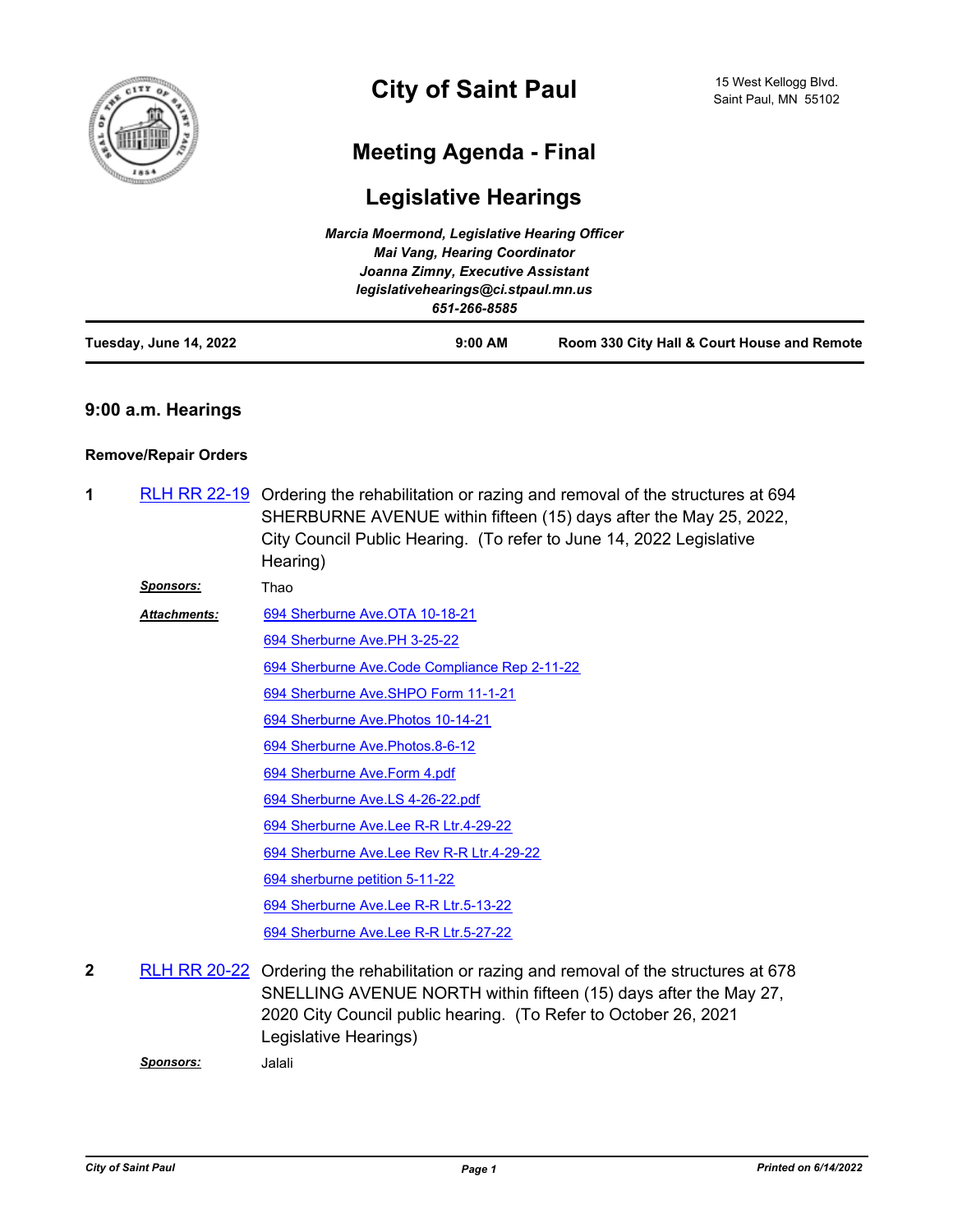| <b>Attachments:</b> | 678 Snelling Ave N.OTA 2-12-20                               |
|---------------------|--------------------------------------------------------------|
|                     | 678 Snelling Ave N.PH 3-20-20                                |
|                     | 678 Snelling Ave N.SHPO 3-12-20                              |
|                     | 678 Snelling Ave N. Photos 10-5-16                           |
|                     | 678 Snelling Ave N.Photos #1.2-6-20                          |
|                     | 678 Snelling Ave N. Photos #2.2-6-20                         |
|                     | 678 Snelling Ave N.chain email.4-24-20.pdf                   |
|                     | 678 Snelling Ave N.Malanga Ltr.5-1-20                        |
|                     | 678 Snelling Ave N.Malanga Ltr.5-15-20                       |
|                     | 678 Snelling Ave N.Malanga revised Ltr.5-15-20               |
|                     | 678 Snelling Ave N.Steen Zimny emails.5-15-20                |
|                     | 678 Snelling Ave N. Team Inspection Report 5-27-20.pdf       |
|                     | 678 Snelling Ave N.Mudge-Hamline Letter email.6-22-20.pdf    |
|                     | 678 Snelling Ave N.Malanga-Steen Ltr.6-25-20                 |
|                     | 678 Snelling Ave N.Steen Ltr to LHO.9-2-20.pdf               |
|                     | 678 Snelling Ave.Larkin Hoffman Attorneys letter 9-6-20      |
|                     | 678 Snelling Ave N.Malanga Ltr.9-10-20                       |
|                     | 678 Snelling Ave. Purchase Agreement. 9-17-20                |
|                     | 678 Snelling Ave N.Malanga Ltr.9-25-20                       |
|                     | <b>Chapter 33. - Building Code and Inspection</b>            |
|                     | 678 Snelling Ave N.Malanga Ltr.12-11-20                      |
|                     | 678 Snelling Ave N.Malanga Ltr.12-11-20                      |
|                     | 678 Snelling Ave N.Malanga Ltr.12-23-20                      |
|                     | 678 Snelling Ave N. Warranty Deed Signature. 1-15-21         |
|                     | 678 Snelling Ave. Funding Sources. 1-20-21                   |
|                     | 678 Snelling Ave. Purchase Agreement. 1-15-21                |
|                     | 678 Snelling Ave N.Gelgelu R-R Ltr.1-29-21                   |
|                     | 678 Snelling Ave N. Gelgelu R-R Ltr. 3-12-21                 |
|                     | 678 Snelling Ave N.Gelgelu R-R Ltr.4-16-21                   |
|                     | 678 Snellling Ave N.Summary Report.4-29-21                   |
|                     | 678 Snelling Ave N.Gelgelu R-R Ltr.4-30-21                   |
|                     | 678 Snelling Ave E.Kugler Zimny email.5-10-21                |
|                     | 678 Snelling Ave. Feasibility and timeline proposal. 5-10-21 |
|                     | 678 Snelling Ave N.Gelgelu R-R Ltr.5-14-21                   |
|                     | 678 Snelling Ave N.Gelgelu R-R Ltr.7-2-21                    |
|                     | 678 Snelling Ave N.Gelgelu Revised R-R Ltr.7-2-21            |
|                     | 678 Snelling Ave N. Kugler Zimny email.7-6-21                |
|                     | 678 Snelling Ave N.Updated Feasibility Report.7-23-21.pdf    |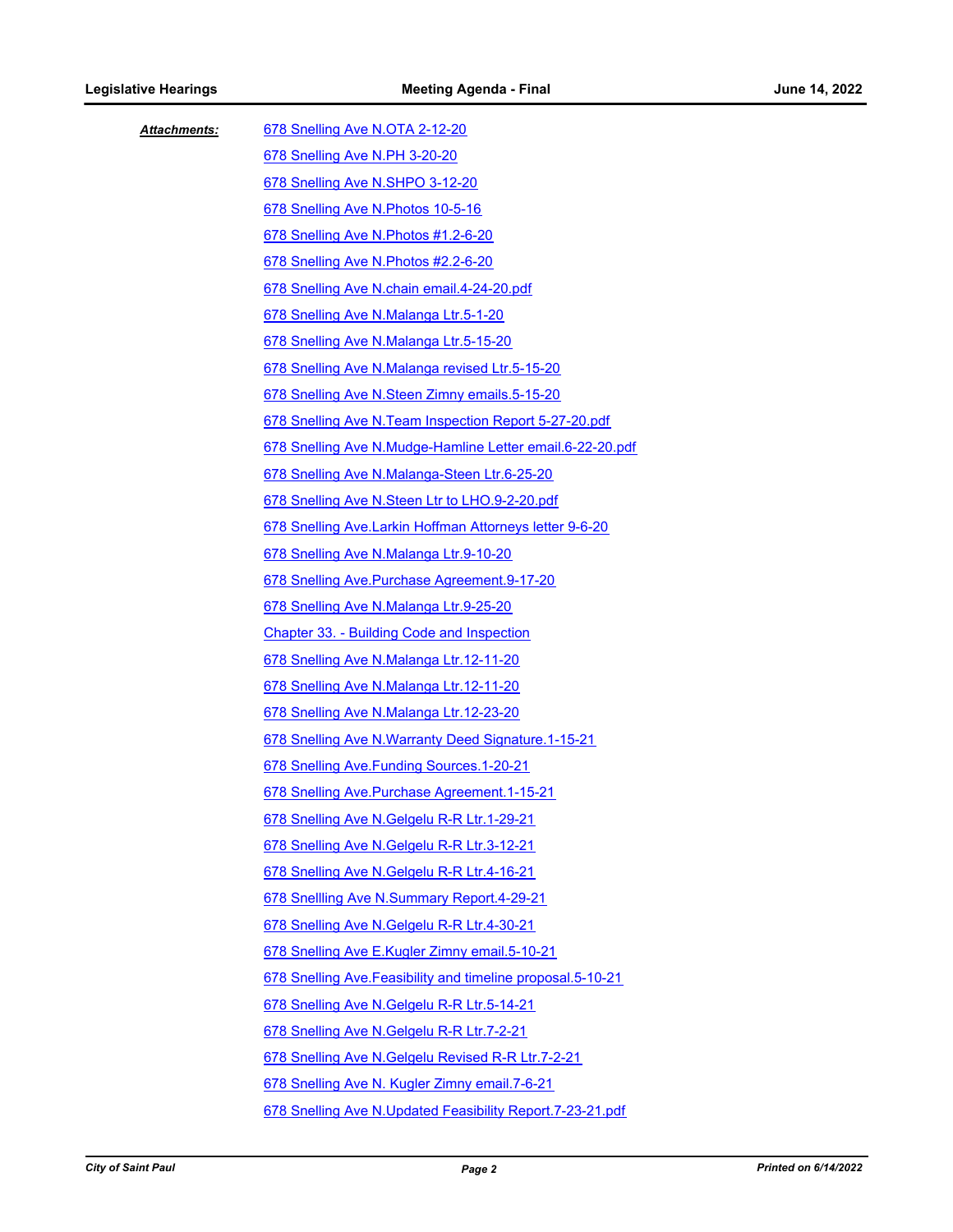[678 Snelling Ave N.Gelgelu R-R Ltr.7-30-21](http://StPaul.legistar.com/gateway.aspx?M=F&ID=8e29f208-f56e-4bd9-8fda-5cab7b1467ec.pdf)

- [678 Snelling Ave N.Gelgelu R-R Ltr.8-12-21](http://StPaul.legistar.com/gateway.aspx?M=F&ID=d2ab88d8-eab3-495b-b586-f3f9d088f76b.pdf)
- [678 Snelling Ave N.Kugler Water update.8-19-21](http://StPaul.legistar.com/gateway.aspx?M=F&ID=f3c7004f-d33e-4578-af19-6ef99ababb26.pdf)
- [678 Snelling Ave N.Gelgelu R-R Ltr.9-17-21](http://StPaul.legistar.com/gateway.aspx?M=F&ID=1743ede4-963a-425d-a696-929c221f6eba.pdf)
- 678 Snelling Ave.AEDS Report to the City of Saint Paul Legislative Hearing Cor
- [678 Snelling Ave N.Gelgelu R-R Ltr.10-29-21](http://StPaul.legistar.com/gateway.aspx?M=F&ID=5d54179c-fe6f-4863-998c-28411e3588af.pdf)
- [679 Snelling Ave N. Report to the City of Saint Paul.12-13-21](http://StPaul.legistar.com/gateway.aspx?M=F&ID=c8a62073-aa97-4626-a1db-9800041c6a50.pdf)
- [678 Snelling Ave N.Gelgelu R-R Ltr.12-17-21](http://StPaul.legistar.com/gateway.aspx?M=F&ID=61bcd0a8-515c-4e1a-9aa1-9f0cfc18f5c5.pdf)
- [678 Snelling Ave N.Gelgelu email.2-21-22](http://StPaul.legistar.com/gateway.aspx?M=F&ID=0dddba77-2e85-4885-b2ee-05f290ab3fa4.pdf)
- [678 Snelling Ave N.Fire Report 2.22.22.pdf](http://StPaul.legistar.com/gateway.aspx?M=F&ID=d27b7fc1-90a5-45ab-8730-01d6b0b7a436.pdf)
- [678 Snelling Ave N.email chain.2-23-22.pdf](http://StPaul.legistar.com/gateway.aspx?M=F&ID=e696a0c5-6200-418b-8e70-208debac4631.pdf)
- [678 Snelling Ave N.photo.2-28-22.pdf](http://StPaul.legistar.com/gateway.aspx?M=F&ID=c712461f-dd13-4844-9501-01c4f028008e.pdf)
- [678 Snelling Ave N.Report to the City Council.3-29-22](http://StPaul.legistar.com/gateway.aspx?M=F&ID=34a3a2c7-1aed-48cf-8c67-eb26af78d677.pdf)
- [678 Snelling Ave N.Gelgelu R-R Ltr.4-1-22](http://StPaul.legistar.com/gateway.aspx?M=F&ID=f06c544e-18a8-4b7c-a8b3-f4e79820a062.pdf)
- [678 Snelling Ave.Kugler email.4-15-22](http://StPaul.legistar.com/gateway.aspx?M=F&ID=1d80ff53-a445-453b-9b2a-1692f4c99f1d.pdf)
- [678 Snelling Ave.Zimny email.4-22-22](http://StPaul.legistar.com/gateway.aspx?M=F&ID=bbd2904f-8281-416e-871d-82d51708b595.pdf)
- [678 Snelling Ave N.Gelgelu R-R Ltr.4-29-22](http://StPaul.legistar.com/gateway.aspx?M=F&ID=4192e30b-9e2a-47e6-b982-b23b9c1d1511.pdf)
- [678 Snellling Ave N. Kimley Horn Fire Assessment Report.5.6.22](http://StPaul.legistar.com/gateway.aspx?M=F&ID=d13e9b6d-d4c9-4541-b35f-ab31c3952505.pdf)
- [678 Snelling Ave N.Gelgelu R-R Ltr.5-13-22](http://StPaul.legistar.com/gateway.aspx?M=F&ID=97927700-9206-4441-83a7-d91fea0b2c94.pdf)
- [678 Snelling Ave N.Report to the City of Saint Paul Legislative Hearing Commis](http://StPaul.legistar.com/gateway.aspx?M=F&ID=576d26ba-942b-4c0c-bc84-e5971954a180.pdf)
- **3** [RLH RR 22-24](http://stpaul.legistar.com/gateway.aspx?m=l&id=/matter.aspx?key=41599) Ordering the rehabilitation or razing and removal of the structures at 1457 THIRD STREET EAST within fifteen (15) days after the June 8, 2022, City Council Public Hearing. (To refer to June 14, 2022 Legislative Hearing)
	- **Sponsors:** Prince
	- *Attachments:*
	- [1457 3rd St E.OTA 11-16-21](http://StPaul.legistar.com/gateway.aspx?M=F&ID=f837eef3-9877-422d-9425-f643adcea872.pdf) [1457 3rd St E.PH 4-8-22](http://StPaul.legistar.com/gateway.aspx?M=F&ID=ff523cc1-bfaa-451c-90e5-f0faddb32dcb.pdf) [1457 3rd St E.Expired Code Compliance 9-16-19](http://StPaul.legistar.com/gateway.aspx?M=F&ID=13831b28-90d0-4e33-9ac2-a6d5f384d83f.pdf) [1457 3rd St E.SHPO From 12-2-21](http://StPaul.legistar.com/gateway.aspx?M=F&ID=3ab12960-f56a-4849-b6fe-679617b62f51.pdf) [1457 3rd St E.Photos 10-1-14](http://StPaul.legistar.com/gateway.aspx?M=F&ID=7fda0826-0503-4307-a04f-b4526f32bb8a.pdf) [1457 3rd St E.Photos 11-4-21](http://StPaul.legistar.com/gateway.aspx?M=F&ID=2504b886-a56a-437a-88e6-c9410315f790.pdf) [1457 3rd St E.Photos 4-11-22](http://StPaul.legistar.com/gateway.aspx?M=F&ID=d60c467d-d459-4df4-bb36-105aff1b0817.pdf) [1457 3rd St E.Summary](http://StPaul.legistar.com/gateway.aspx?M=F&ID=1316d627-e09e-4fbd-93e9-667979fdafd6.docx) [1457 3rd St E.LS 5-10-22.pdf](http://StPaul.legistar.com/gateway.aspx?M=F&ID=cf8156fd-e382-4729-bf9f-2b57df80b1be.pdf) [1457 3rd St E.Wilmington Savings R-R Ltr.5-13-22](http://StPaul.legistar.com/gateway.aspx?M=F&ID=c1b3ba90-fd4e-4c29-98c2-d41d60363bb1.pdf) [5-10-22.1457 3rd St E.Summary](http://StPaul.legistar.com/gateway.aspx?M=F&ID=ea575b65-e387-403e-ba4a-eccd48104cf8.docx) [1457 3rd St E.LS 5-10-22.pdf](http://StPaul.legistar.com/gateway.aspx?M=F&ID=6a16402e-37d1-4f20-9c18-74703d5b63e7.pdf) [1457 3rd St E.legal ownership info.5-24-22](http://StPaul.legistar.com/gateway.aspx?M=F&ID=d412481b-fcf0-4307-aca6-a9f1939a37e6.pdf) [1457 Third St. E.Berger R-R Ltr.5-27-22](http://StPaul.legistar.com/gateway.aspx?M=F&ID=140282fc-b30f-425d-85ca-106c3b11db62.pdf)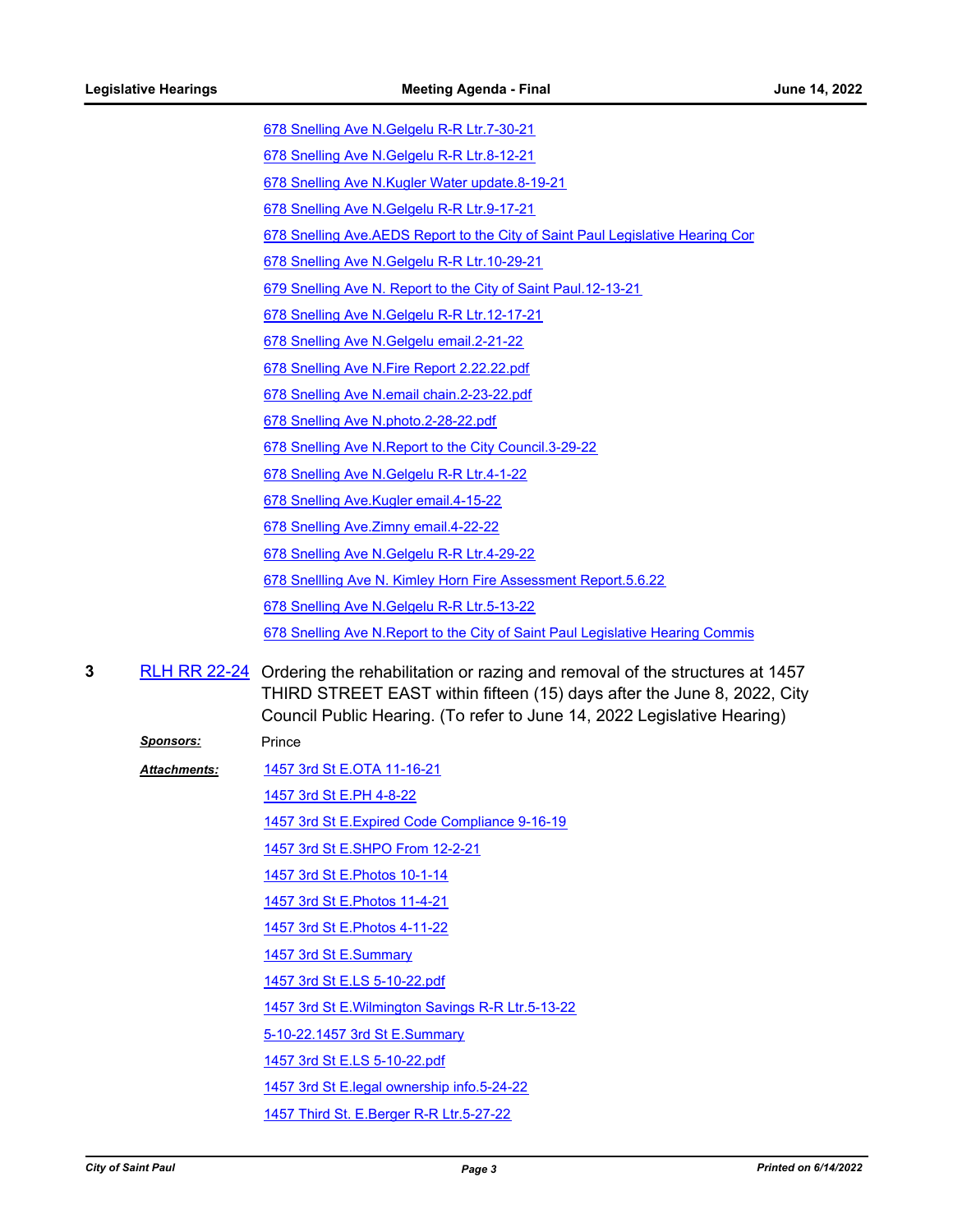| 4 |                     | RLH RR 21-60 Ordering the rehabilitation or razing and removal of the structures at 1941<br>UNIVERSITY AVENUE WEST (STORAGE/GARAGE) within fifteen (15)<br>days after the September 22, 2021, City Council Public Hearing. |
|---|---------------------|----------------------------------------------------------------------------------------------------------------------------------------------------------------------------------------------------------------------------|
|   | <u>Sponsors:</u>    | Jalali                                                                                                                                                                                                                     |
|   | <b>Attachments:</b> | 1941 University Ave W.OTA 4-15-21                                                                                                                                                                                          |
|   |                     | 1941 University Ave W.PH 7-30-21                                                                                                                                                                                           |
|   |                     | 1941 University Ave W. Team Inspection Report 12-4-18                                                                                                                                                                      |
|   |                     | 1941 University Ave W.SHPO Form 4-28-21                                                                                                                                                                                    |
|   |                     | 1941 University Ave W. Order to Vacate. 12-11-14                                                                                                                                                                           |
|   |                     | 1941 University Ave W. Photos 4-4-17                                                                                                                                                                                       |
|   |                     | 1941 University Ave W. Photos. 6-5-18                                                                                                                                                                                      |
|   |                     | 1941 University Ave W. Photos 8-7-18                                                                                                                                                                                       |
|   |                     | 1941 University Ave W.Photos 9-29-20                                                                                                                                                                                       |
|   |                     | 1941 University Ave W. Photos 4-7-21                                                                                                                                                                                       |
|   |                     | 1941 University Ave W.Summary.pdf                                                                                                                                                                                          |
|   |                     | 1941 University Ave W.LS 8-24-21.pdf                                                                                                                                                                                       |
|   |                     | 1941 University Ave W. Eritrean Community Center of MN R-R Ltr.8-27-21                                                                                                                                                     |
|   |                     | 1941 University Ave W. Eritrean Community Center of MN R-R Ltr. 10-1-21                                                                                                                                                    |
|   |                     | 1941 University Ave W. Eritrean Community Center of MN R-R Ltr. 1-14-22                                                                                                                                                    |
|   |                     | 1941 University Ave.Contractor Bids.1-19-22                                                                                                                                                                                |
|   |                     | 1941 University Ave W.Star application email. 1-21-22                                                                                                                                                                      |
|   |                     | 1941 University Ave W. Eritrean Community Center of MN R-R Ltr. 1-28-22                                                                                                                                                    |
|   |                     | 1941 University Ave W. Photo.pdf                                                                                                                                                                                           |
|   |                     | 1941 University Ave W. Eritrean Community Center of MN R-R Ltr.3-11-22                                                                                                                                                     |
|   |                     | 1941 University Ave W. Eritrean Community Center of MN R-R Ltr. 4-1-22                                                                                                                                                     |
|   |                     | 1941 University Ave W. Eritrean Community Center of MN R-R Ltr.4-14-22                                                                                                                                                     |
|   |                     | 1941 University Ave.structural engineer report.4-15-22                                                                                                                                                                     |
|   |                     | 1941 University Ave W. Eritrean Community Center of MN R-R Ltr. 4-29-22                                                                                                                                                    |
|   |                     | 1941 University Ave W Accessory Building Deterioration 2020-May 2022                                                                                                                                                       |
|   |                     | 1941 University Ave W. Eritrean Community Center of MN R-R Ltr. 5-27-22                                                                                                                                                    |
| 5 |                     | RLH RR 22-33 Ordering the rehabilitation or razing and removal of the structures at 781<br>COOK AVENUE EAST within fifteen (15) days after the July 13, 2022, City<br>Council Public Hearing.                              |

*Sponsors:* Yang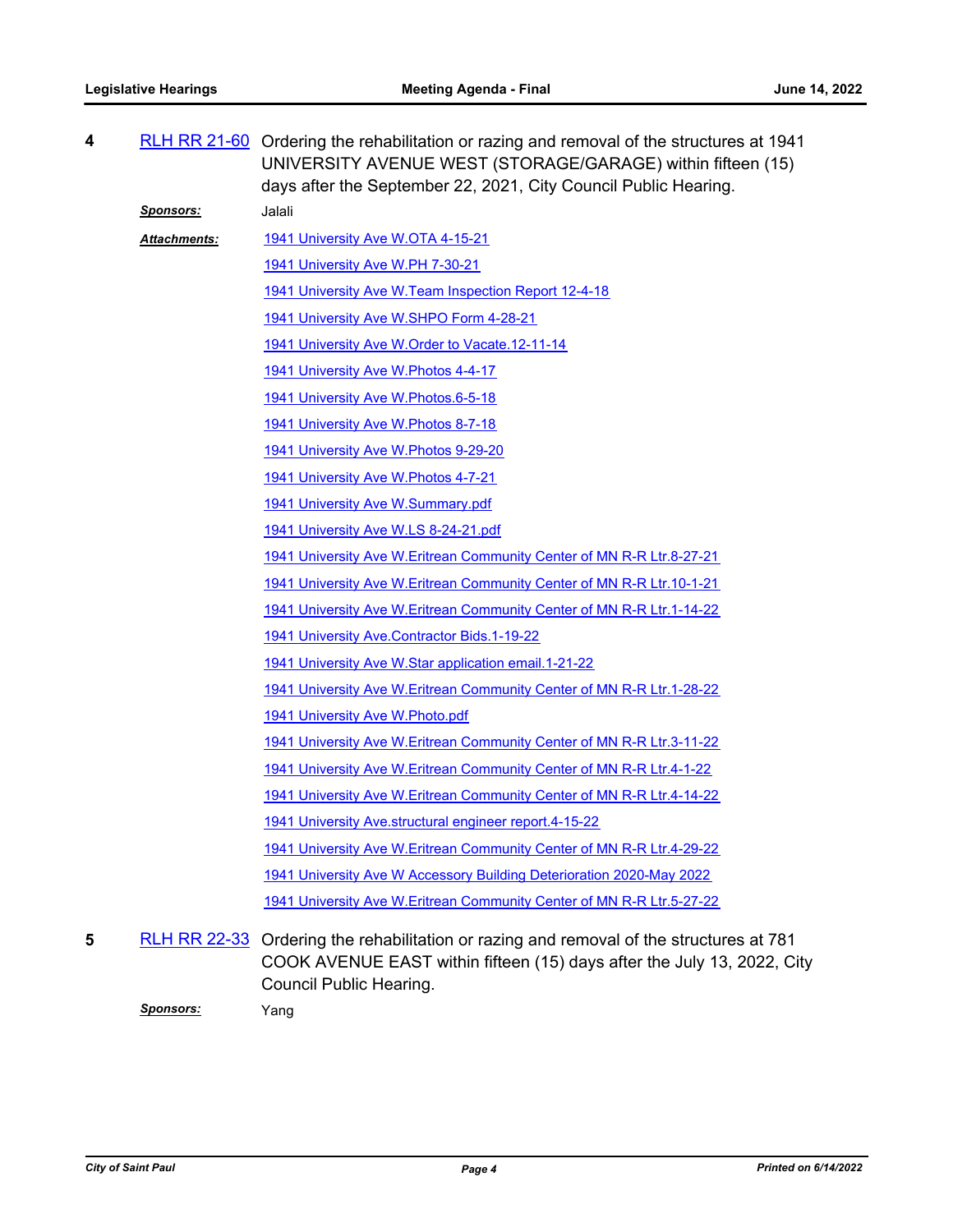| <b>Attachments:</b> | 781 Cook Ave E.OTA 3-10-22                           |
|---------------------|------------------------------------------------------|
|                     | 781 Cook Ave E.PH 5-13-22                            |
|                     | 781 Cook Ave E.SHPO Form 3-24-22                     |
|                     | 781 Cook Ave E. Photos 2-24-22                       |
|                     | 781 Cook Ave E. Photos 5-19-22                       |
|                     | 781 Cook Ave E. Fire Inspection Photos. 11-20-20.pdf |
|                     | 781 Cook Ave E.Form 4 report.pdf                     |
|                     | 781 Cook Ave E.Summary.docx                          |
|                     | 781 Cook Ave E.L S 6-14-22.pdf                       |

#### **Staff Reports**

Review Request for a potential stay of enforcement of demolition for Joe Steinmaus, on behalf of Michael Murray, for property at 1628 DARLENE STREET. **6** [SR 22-91](http://stpaul.legistar.com/gateway.aspx?m=l&id=/matter.aspx?key=41750)

*Sponsors:* Yang [1628 Darlene St.Steinmaus letter to LHO.4-20-22.pdf](http://StPaul.legistar.com/gateway.aspx?M=F&ID=d70a7ee8-0203-4fd1-8855-86b9d9166d4d.pdf) [1628 Darlene St.Electric Bid.4-20-22.pdf](http://StPaul.legistar.com/gateway.aspx?M=F&ID=8fcb1cb4-bde8-494a-a361-ce2353fa4b6d.pdf) [1628 Darlene St.Affidavit of Financing 4-20-22.pdf](http://StPaul.legistar.com/gateway.aspx?M=F&ID=806d613a-119b-4ee9-938e-cb57a9926bf3.pdf) [1628 Darlene St.Transaction Agreement 4-20-22.pdf](http://StPaul.legistar.com/gateway.aspx?M=F&ID=a7de97e2-bef4-4ea3-b0a0-360b65b92082.pdf) [1628 Darlene St.email chain.4-22-22.pdf](http://StPaul.legistar.com/gateway.aspx?M=F&ID=0d4f40d1-7c96-4350-8bc3-a3a4f4492bde.pdf) [Michael Murray returned mail](http://StPaul.legistar.com/gateway.aspx?M=F&ID=bdc09b9d-4e4b-479b-8fec-6da53f84934e.pdf) [1628 Darlene St.Affidavits of Financing.5-16-22.pdf](http://StPaul.legistar.com/gateway.aspx?M=F&ID=6c69c19b-d521-4e27-897a-1a15efe84598.pdf) [1628 Darlene St.Work Plans.5-16-22.pdf](http://StPaul.legistar.com/gateway.aspx?M=F&ID=0ff4fde5-8e29-459f-8973-62f891d299ba.pdf) [1628 Darlene St.Transaction Agreement.5-16-22.pdf](http://StPaul.legistar.com/gateway.aspx?M=F&ID=960f3257-2390-48ee-98cf-3c7f3e7be9af.pdf) [1628 Darlene St.Plumbing Bid.5-16-22.pdf](http://StPaul.legistar.com/gateway.aspx?M=F&ID=70e133b1-bc14-40fa-afbf-236095a12387.pdf) [1628 Darlene St.Electrical Bid.5-16-22.pdf](http://StPaul.legistar.com/gateway.aspx?M=F&ID=7820bde4-5097-48c9-9f6f-70993e890604.pdf) [1628 Darlene St.Steinmaus R-R Ltr.5-27-22](http://StPaul.legistar.com/gateway.aspx?M=F&ID=ecade5b4-493b-466a-ad83-3f8f800492f7.pdf) [1628 Darlene St.Affidavit 6-14-22.pdf](http://StPaul.legistar.com/gateway.aspx?M=F&ID=e99ee9ae-0b99-48a9-a118-8e88a5072912.pdf) [1628 Darlene St.Affdivit of Financing 6-14-22.pdf](http://StPaul.legistar.com/gateway.aspx?M=F&ID=20150cb0-d1a5-41e1-8be9-12880e5aeb18.pdf) *Attachments:*

#### **10:00 a.m. Hearings**

#### **Making Finding on Nuisance Abatements**

Third Making finding on the appealed substantial abatement ordered for 1013 JAMESON STREET in Council File RLH RR 21-79. **7** [RLH RR 22-9](http://stpaul.legistar.com/gateway.aspx?m=l&id=/matter.aspx?key=41142)

*Sponsors:* Brendmoen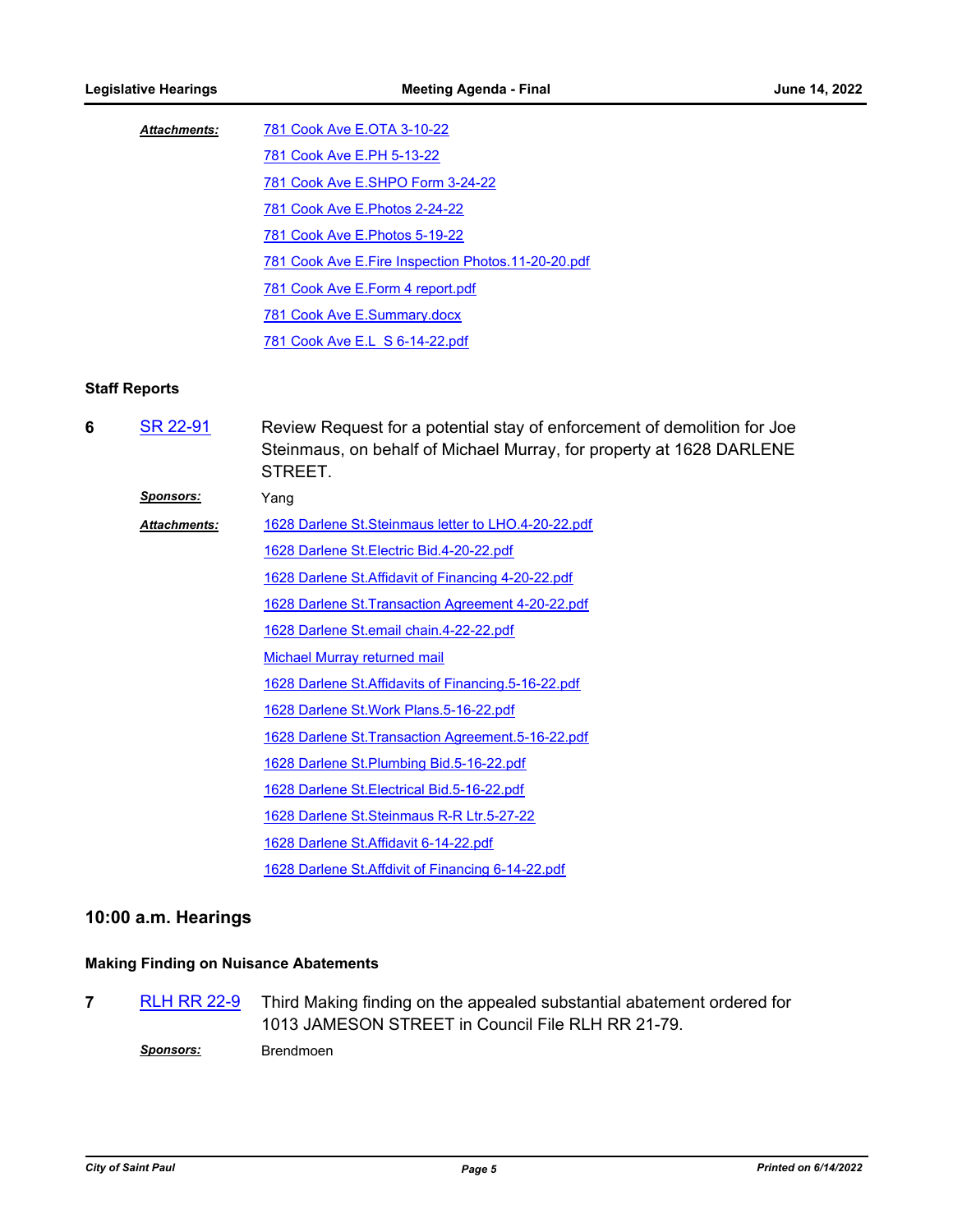|    | <b>Attachments:</b> | 1013 Jameson Street. Moore R-R Ltr. 1-14-22.doc                                                                                                |
|----|---------------------|------------------------------------------------------------------------------------------------------------------------------------------------|
|    |                     | 30 Day Notice 1013 Jameson Signed.pdf                                                                                                          |
|    |                     | 1013 Jameson St.NPH R-R Ltr.5-23-22.doc                                                                                                        |
|    |                     | 1013 Jameson St.CC Certificate 5-31-22.pdf                                                                                                     |
|    |                     | Nuisance is abated                                                                                                                             |
| 8  |                     | RLH RR 22-25 Third Making finding on the appealed substantial abatement ordered for<br>864 MARION STREET in Council File RLH RR 21-41.         |
|    | <u>Sponsors:</u>    | Thao                                                                                                                                           |
|    | <b>Attachments:</b> | 864 Marion.Schilling R-R Ltr.11-15-21.doc                                                                                                      |
|    |                     | 864 Marion St. Third Forfeit Notice Signed.pdf                                                                                                 |
|    |                     | 864 Marion St. Making Finding Notice of PH Ltr. 4-18-22.doc                                                                                    |
|    |                     | 864 Marion St.email.5-9-22.pdf                                                                                                                 |
|    |                     | 864 Marion.Schilling R-R Ltr.5-13-22                                                                                                           |
|    |                     | 864 Marion.Schilling R-R Ltr.5-27-22                                                                                                           |
| 9  |                     | RLH RR 22-36 Second Making finding on the appealed substantial abatement ordered for<br>1179 SEVENTH STREET EAST in Council File RLH RR 21-44. |
|    | <u>Sponsors:</u>    | Yang                                                                                                                                           |
|    | Attachments:        | 1179 Seventh Street E.Aderinkomi R-R Ltr.11-24-21.doc                                                                                          |
|    |                     | 30 Day Notice 1179 Seventh Signed.pdf                                                                                                          |
|    |                     | 1179 Seventh St E.Making Finding Notice of PH 5-24-22.doc                                                                                      |
| 10 |                     | RLH RR 22-34 Making finding on the appealed substantial abatement ordered for 1514<br>VAN BUREN AVENUE in Council File RLH 21-62.              |
|    | <u>Sponsors:</u>    | <b>Jalali</b>                                                                                                                                  |
|    | <b>Attachments:</b> | 1514 VanBuren Ave. Tang R-R Ltr.11-12-21.doc                                                                                                   |
|    |                     | 30 Day Notice 1514 Van Buren Signed.pdf                                                                                                        |
|    |                     | 1514 VanBuren Ave. Tang NPH R-R Ltr.5-23-22.doc                                                                                                |
|    |                     | 1514 Van Buren Ave. Certificate of Code Compliance 6-9-22.pdf                                                                                  |
|    |                     | Nuisance is abated                                                                                                                             |
| 11 |                     | RLH RR 22-35 Second Making finding on the appealed substantial abatement ordered for<br>521 YORK AVENUE in Council Files RLH RR 21-43.         |
|    | <u>Sponsors:</u>    | <b>Brendmoen</b>                                                                                                                               |
|    | Attachments:        | 521 York Avenue. Griffin R-R Ltr. 11-12-21.doc                                                                                                 |
|    |                     | 30 Day Notice 521 York Avenue Signed.pdf                                                                                                       |
|    |                     | 521 York Avenue. Griffin R-R Ltr. 5-23-22. doc                                                                                                 |

## **11:00 a.m. Hearings**

## **Summary & Vehicle Abatement Orders**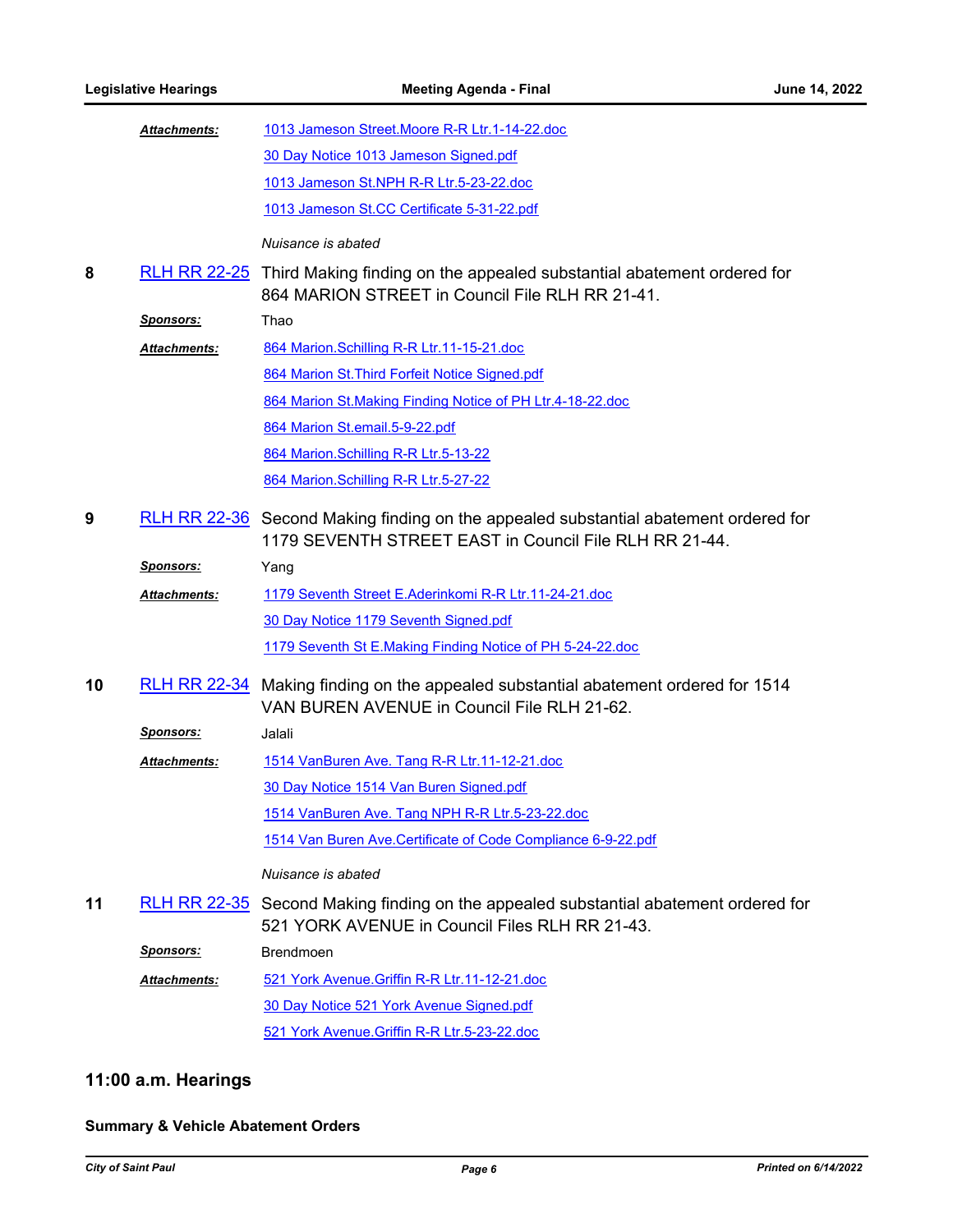| $12 \,$ | <b>RLH SAO</b><br><u>22-26</u> | Appeal of Rebecca & Lucas Pelton to a Summary Abatement Order at<br>1696 JULIET AVENUE.                                  |
|---------|--------------------------------|--------------------------------------------------------------------------------------------------------------------------|
|         | <b>Sponsors:</b>               | <b>Tolbert</b>                                                                                                           |
|         | <b>Attachments:</b>            | 1696 Juliet Ave.appeal.5-31-22                                                                                           |
|         |                                | 1696 Juliet Ave.photos.5-18-22                                                                                           |
|         |                                | 1696 Juliet Ave.EC letter.5-25-22                                                                                        |
|         |                                | 1696 Juliet Ave.photos.5-25-22                                                                                           |
|         |                                | 1696 Juliet Ave. Pelton emails. 5-26-22                                                                                  |
|         |                                | 1696 Juliet neighbor petition.6-7-22                                                                                     |
|         |                                | 1696 Juliet Ave. Pelton contested statement. 6-8-22. pdf                                                                 |
|         |                                | 1696 Juliet Ave. Pelton Ltr.6-10-22                                                                                      |
|         |                                | 1696 Juliet Ave.Documentation of Approval Conditions.6-14-22 pdf.pdf                                                     |
| 13      | <b>RLH SAO</b><br><u>22-21</u> | First Making finding on the appealed nuisance abatement ordered for 607<br>TOPPING STREET in Council File RLH SAO 22-14. |
|         | <b>Sponsors:</b>               | Thao                                                                                                                     |
|         | <b>Attachments:</b>            | 607 Topping St. Calderon Santa Maria Ltr. 5-13-22. doc                                                                   |
|         |                                | Need update on compliance of semi-truck issue                                                                            |

## **1:00 p.m. Hearings**

## **Vacant Building Registrations**

| 14 | <b>RLH VBR</b>      | Appeal of Macy Anderson o/b/o Charles Bastel to a Vacant Building |
|----|---------------------|-------------------------------------------------------------------|
|    | 22-28               | Registration Requirement at 1372 VICTORIA STREET NORTH.           |
|    | <b>Sponsors:</b>    | <b>Brendmoen</b>                                                  |
|    | <b>Attachments:</b> | 1372 Victoria St N.appeal.5-25-22                                 |
|    |                     | 1372 Victoria St N.photos.5-12-22                                 |
|    |                     | 1372 Victoria St N.Anderson Bastel Ltr.6-10-22                    |

## **2:00 p.m. Hearings**

## **Fire Certificates of Occupancy**

Appeal of Curtis Burroughs to a Fire Certificate of Occupancy Correction Notice at 1606 HEWITT AVENUE. (To refer to June 14, 2022 Legislative Hearing) **15** [RLH FCO](http://stpaul.legistar.com/gateway.aspx?m=l&id=/matter.aspx?key=41109)  22-16 *Sponsors:* Jalali